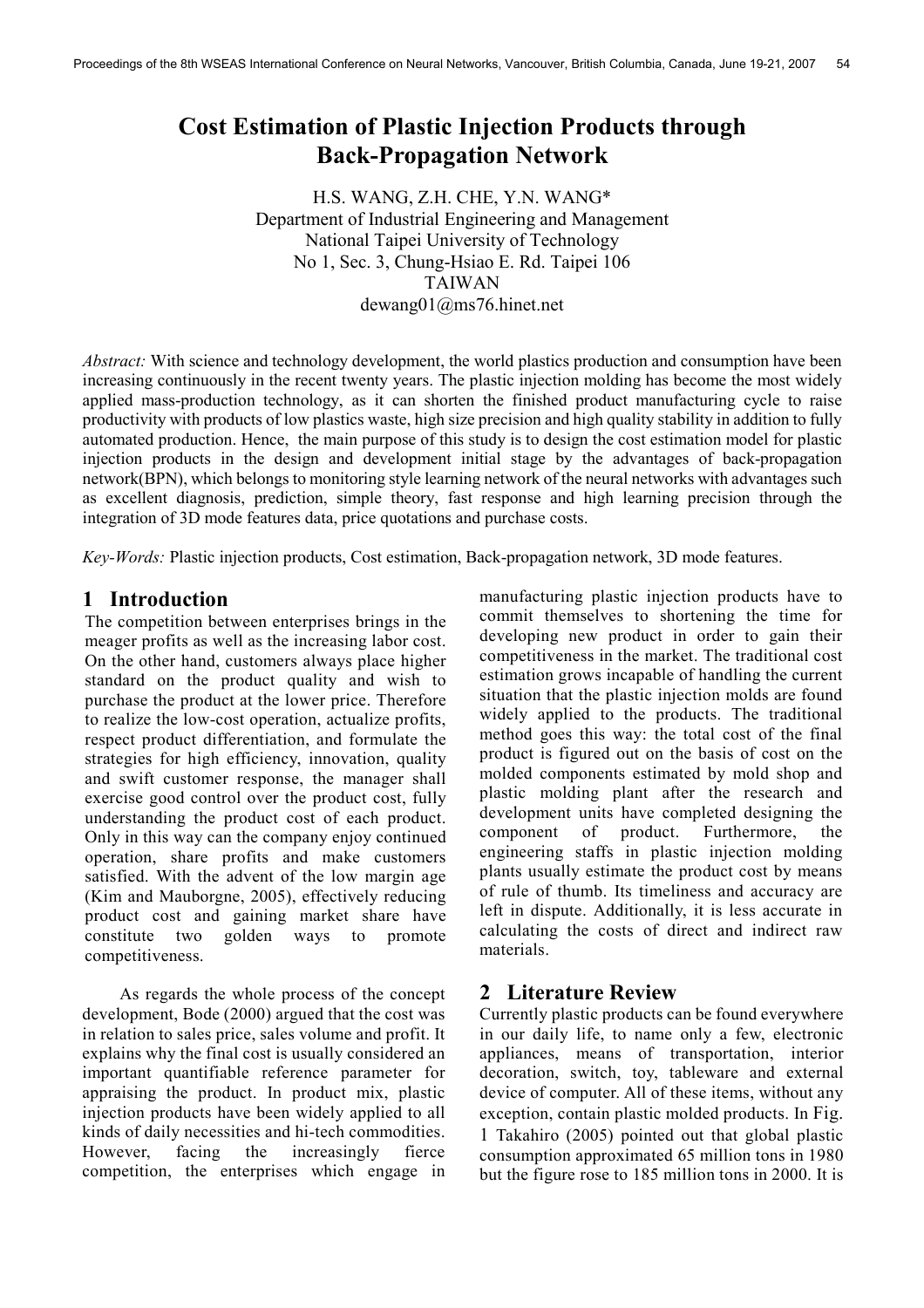expected that the consumption will amount to 295 million tons in 2008.

In exploring the pre-estimation of the automobile parts, Cavalieria et al. (2004) pointed in a study that during the last stage of the life cycle of the product, a large portion of product cost continues to happen, which is determined in the stage of product concept design. Yang et al. (1997), Rehman et al. (1998) and Gayretli et al. (1999) proposed that 70%-80% of the total product cost has been determined during the initial stage of product design. Therefore it is of paramount importance to pre-estimate production cost. Fig. 2 shows the potential of the reduction of product cost during each stage of product design. For instance, although design and planning stage only accounts for 7% of production cost, it has the potential of reducing 65% of the cost.



Due to the fact that a lot of parameter feature drawing software such as Pro/Engineer or SolidWorks has been applied in R&D units, the feature geometry of the plastic injection molded products can be designed by this software at the design stage. Then the diagrams can be delivered to molding plant for price estimation according to its mold size, material of the product, molding time and the injection equipment tonnage. The parameter—based estimation on the cost is detailed as follows (Yen, 1996):

(1) The step for analyzing single molding price

Prior to the production of each molded product, an R&D unit shall discuss the diagram to evaluate the manufacturability (Design for Manufacture, DFM). After the mold is designed at molding shop, the appropriate number of molding cavities will be determined. Then injection molding plant will figure out the net weight of the molded product and the weight of runner to facilitate the calculation of materials cost. Next, the appropriate molding machine will be selected in accordance with the molded product and mold before calculating the molding processing fee, cooperage, secondary processing and manufacturing cost. Finally the ideal price is determined. The steps for analyzing the prices of plastic injection products are shown in Fig. 3.







Fig. 3 Cost evaluation procedure for traditional plastic injection industry

Table 1 ANN network model name

| <b>ANN</b><br>model<br>code | Input<br>quantity | Input<br>parameters                                                                                                  | Removal<br>parameter                        | Removal<br>parameter                                                                                                                   |  |
|-----------------------------|-------------------|----------------------------------------------------------------------------------------------------------------------|---------------------------------------------|----------------------------------------------------------------------------------------------------------------------------------------|--|
| ANN1                        | 9                 | Material.<br>volume, surface<br>area, cavity<br>quantity, length,<br>width, height,<br>thickness,<br>projection area |                                             | By driver analysis, in<br>accordance<br>with<br>80/20 rule to remove<br>drivers less than 0.6<br>terms of their<br>in<br>corresponding |  |
| ANN <sub>2</sub>            | 6                 | Material,<br>volume, surface<br>area, length,<br>width, projection<br>area                                           | thickness.<br>height,<br>cavity<br>quantity |                                                                                                                                        |  |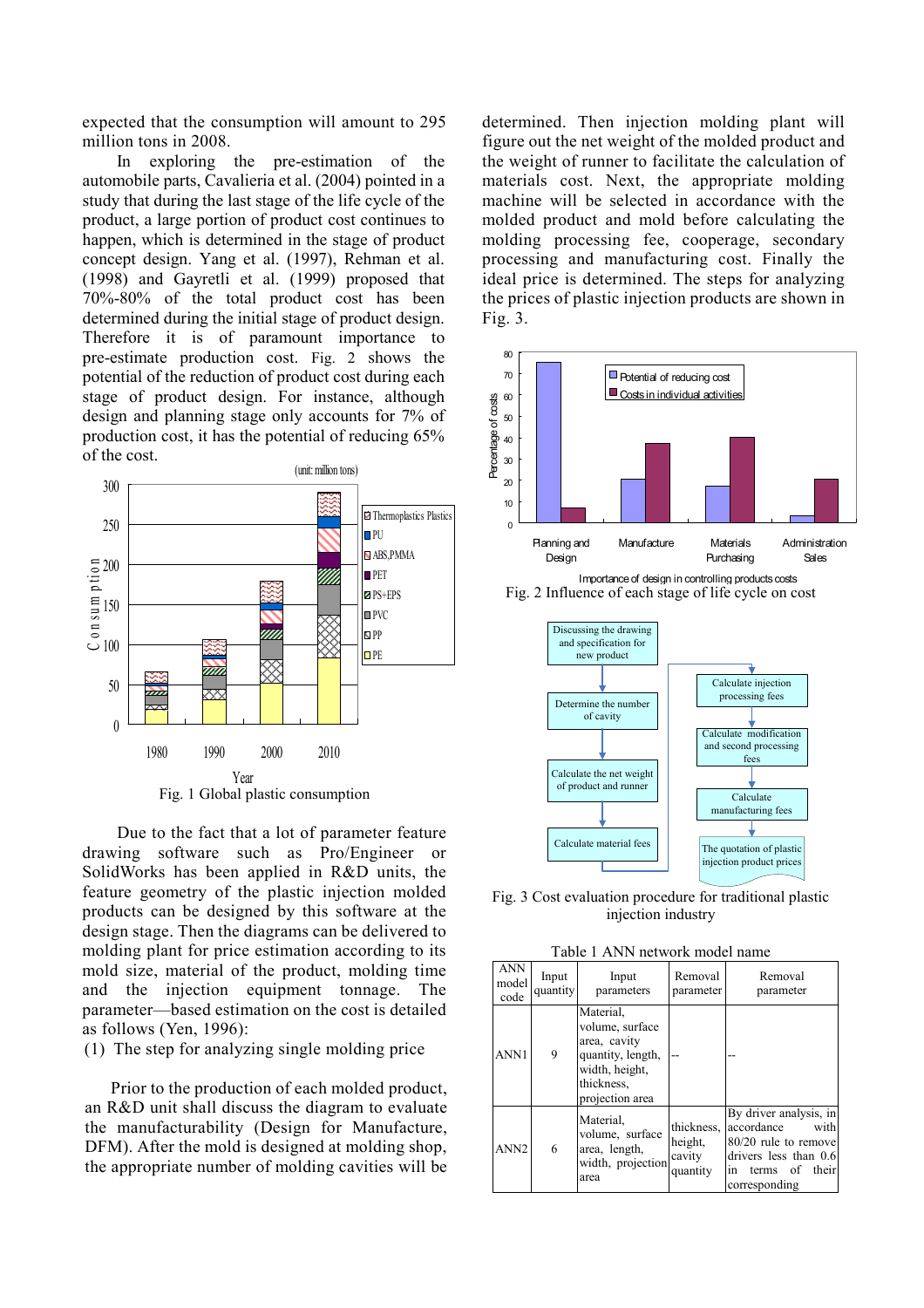|  |                                                  | similarities as shown<br>$\sin$ Fig. 8. |  |
|--|--------------------------------------------------|-----------------------------------------|--|
|  | (2) Cost Factors Influencing the Molded Products |                                         |  |

The net weight of the molded product and runner, as well as the selection of injection machine, shall take into account the injection weight, injection area, the size, dimension and height of the molded products, the price of raw material, mold replacement, the loss weight of the no good materials, the weight of waste materials, costs of other materials such as insert, mold decoration, the labor cost for processing molded product, remolding and the secondary processing fee, other expenses, including packing costs, materials management, profits and taxes.

#### (3) Mold cost

Mold cost includes 10% of the fee for mold design, 15% of the cost on materials for mold, 40% of the fee for processing mold and 30%-40% of operating costs and profit.

The present study attempts to explore the possibility of R&D unit's pre-estimating the cost according to the characteristics of the product at the initial stage of designing plastic injection products. The traditional parameter-based cost estimation shall estimate the unit price of the product after considering the following parameters including mold cost, net weight of runner, molding time, machine cost, operating cost of injection plant, secondary processing cost and product management expenses, in addition to feature data. For most R&D units, it is difficult to obtain these parameters, which increases the difficulty in estimating the plastic products.

On the basis of the sufficient information about the previous product feature and unit price, R&D units develops the cost estimation model (as is shown in Fig. 4) through neutral network, in the hope of conducting cost estimation in accordance with the parameters easily available to R&D units at the initial stage of product development.



# 3 BPN Model Construction & Case Analysis

The cost estimation of the plastic injection products in the present study can be based on the major factors that influence the cost in the design specification for plastic injection products. Its advantages such as conciseness in theory, fast response speed, high learning accuracy can be taken to establish a cost estimation method (as is shown in Fig. 5 modeled on the back-propagation neutral network. The establishment of the input and output variable as required by the network, together with the training and adjustment to neutral network can help achieve the objective of swiftly estimating the quotation for the plastic injection products.



Fig. 5 BPN structure for estimating the cost of plastic injection molded products

The quotation for the plastic injection molded products is firstly gathered to prepare sample for network learning and test in order to confirm the practicability of estimating quotation through back-propagation network. With the practicability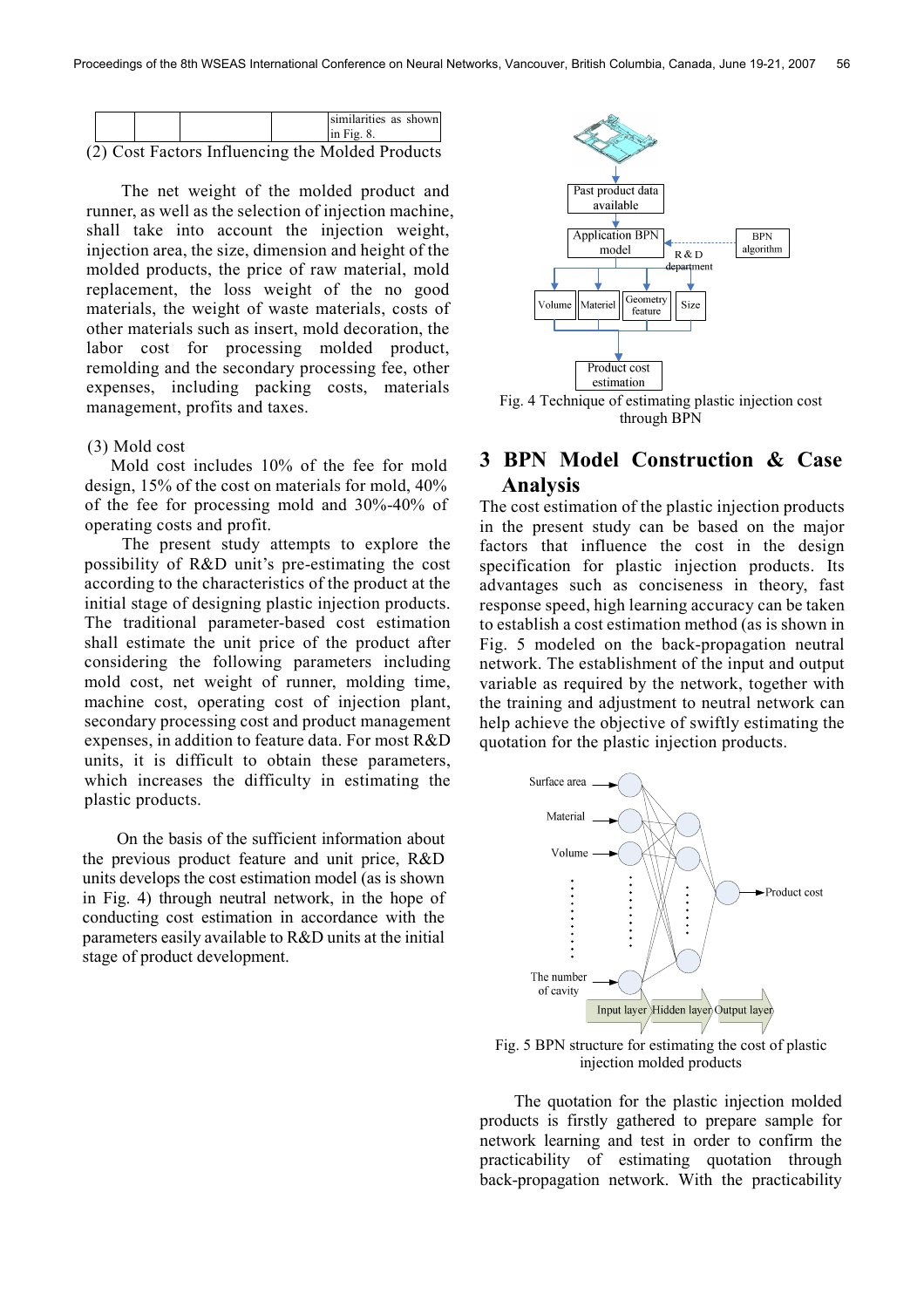confirmed, the network weight value obtained from the training will be output to the system program developed by the system in order to estimate the quotations corresponding to the designed 3D model features. The detailed model process is shown in Fig. 6. to include your paper in the Proceedings. When citing references in the text of the abstract, type the corresponding number in square brackets as shown at the end of this sentence [1].

After considering the major factors that influence the cost of producing injection molding, the present study draws out the important items of the design specification in product feature model through parameter-based drawing software (also referred to as feature-base 3D software, such as Pro/Engineer or Solidworks), and refers to the parameter for pre-estimating the cost of plastic injection molding pieces explored by Wang & Che et al. (2005). The major factors that influence plastic injection molding pieces are described as follows:

- (1) Volume: the space occupied by plastic injection molding pieces. It can be viewed through drawing software.
- (2) Material quality: Different material qualities have different unit prices and densities.
- (3) Surface area: the total area of all components.
- (4) Cavity number: the quantity of the molded products after opening mold each time in the injection molding program.
- (5) Project area: the area (cm2) of the part of the product that is on parting line. Its parameter will influence the selection over the injection machine.

(6) Maximize dimension: the minimally required length, width and height of the box that house the product, as is shown in Fig. 7.



Fig. 6 Flow chart for cost pre-estimation study



Fig. 7 Maximal dimension of the product

Due to the properties of learning and fault tolerance of the neutral network, in accordance with Looney (1996), the data will be divided into several sets---training set, cross-validation set and verification testing set in the process of constructing network model. There are 1070 pieces of data gathered for current study. After random distinguishing, we got 955 training sets and 95 verification testing sets for the network to conduct training and verification (as in shown in (A) of Fig. 6). Under different back-propagation neutral network structure, MAE (mean absolute error) is compared to foresee and confirm the optimized parameter of the neutral network structure of the plastic injection molding cost. Finally cost percentage error (CPE) is taken to verify 20 testing sets to predict the accuracy range (As is shown in (B) of Fig. 6).

There is no absolute standard for selecting neutral network structure and setting the related parameters. The current study explores the influence over the network accuracy with two groups of different input parameters, as is shown in Table 1. Trial and error method is adopted at two stages to adjust and set network parameter. At the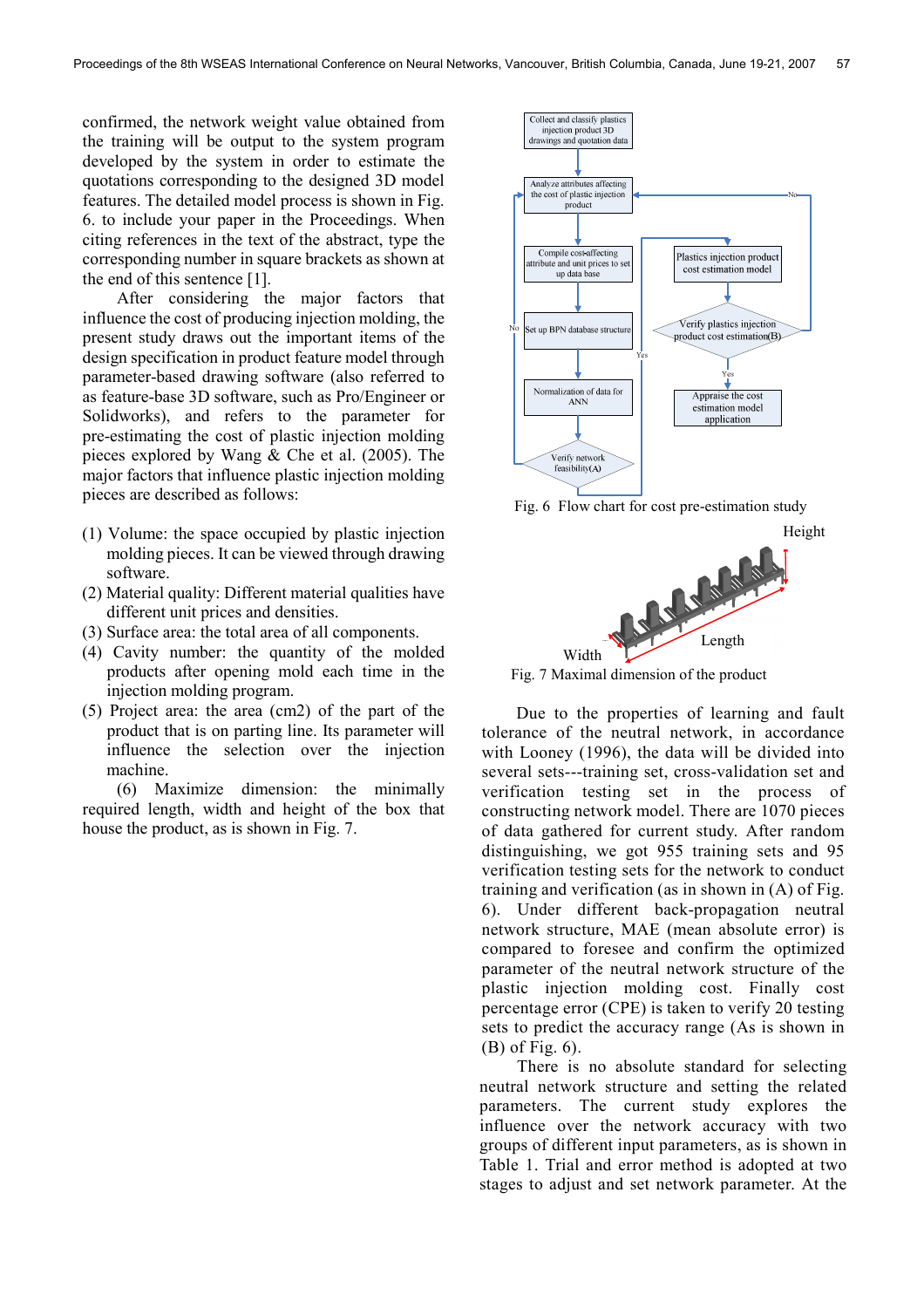first stage, the optimal learning rate and momentum of each network model are found; at the second stage, the optimal parameters for each network model are taken to conduct the test on the learning times. Network structure is shown in Fig. 9.



The subitems of the preset parameter design are described as follows:

(1) The number of the hidden layer

When the number of the hidden layer is usually 1 to 2, there will be the best convergence property. Meanwhile, it is fully capable of reflecting the interaction between input units. By rule of thumb, general questions mostly take a hidden layer. As for the complex questions, they take 2 hidden layers. The present study estimates the unit prices of the components that correspond with feature parameters. They are general questions. Therefore we take 1 hidden layer.

### (2) Hidden layer unit

In accordance with the calculation formula as provided by 2 sets of NeuroShell software, the input layer, output layer and data ratio are respectively calculated to get the number of hidden layer.

### (3) Activation function

The activation function used in the present study is Sigmoid Function, namely

$$
f(net) = \frac{1}{1 + e^{-anet}} \text{ (Chiang et al, 2006)}
$$



Fig. 9 ANN testing network structure

(4) Learning rate

 $0 <$  Learning rate  $<$  1, Learning rate  $= 0.1, 0.3,$ 0.5, 0.7, 0.9.

(5) Momentum

0< Momentum < 1, Momentum= 0.1, 0.3, 0.5, 0.7, 0.9.

(6) Learning cycle

The first stage network takes 10,000 learning cycles as the basis for comparison. After optimal parameters are set for each network model, the second stage learning follows the rule of thumb and the learning cycle is set to be 100 times that of the training sample. The training sample for the present study takes 955 pieces of data. The learning cycle will be adjusted gradually until 95,000 times.

### (7) Weighing & evaluating indices

In this study the commonly used is mean absolute error (MEA) to indicate the performance of the network training and testing, and gain an understanding of the convergence rate.

$$
MAE = \frac{\sum_{i=1}^{n} |T_i - E_i|}{n}
$$
 (1)

 T represents the actual value and E predicted value. MAE can help us understand the divergence of the predicted value and actual value. The smaller the value is, the smaller the divergence is and the better the result is.

(8) Network model test

The optimal parameters above will be taken as the indices for evaluating the ANN1 and ANN2---two groups of the combination of learning rate and momentum in network model. After the tabulation and analysis, the adopted optimal parameters for each model are shown in Table 2.

The test results are shown in learning curve of the network model (Fig. 10) which displays the convergence efficacy. For network models ANN1 and ANN2, the full convergence is obtained when the learning cycle reaches 50,000 and 30,000 times. Of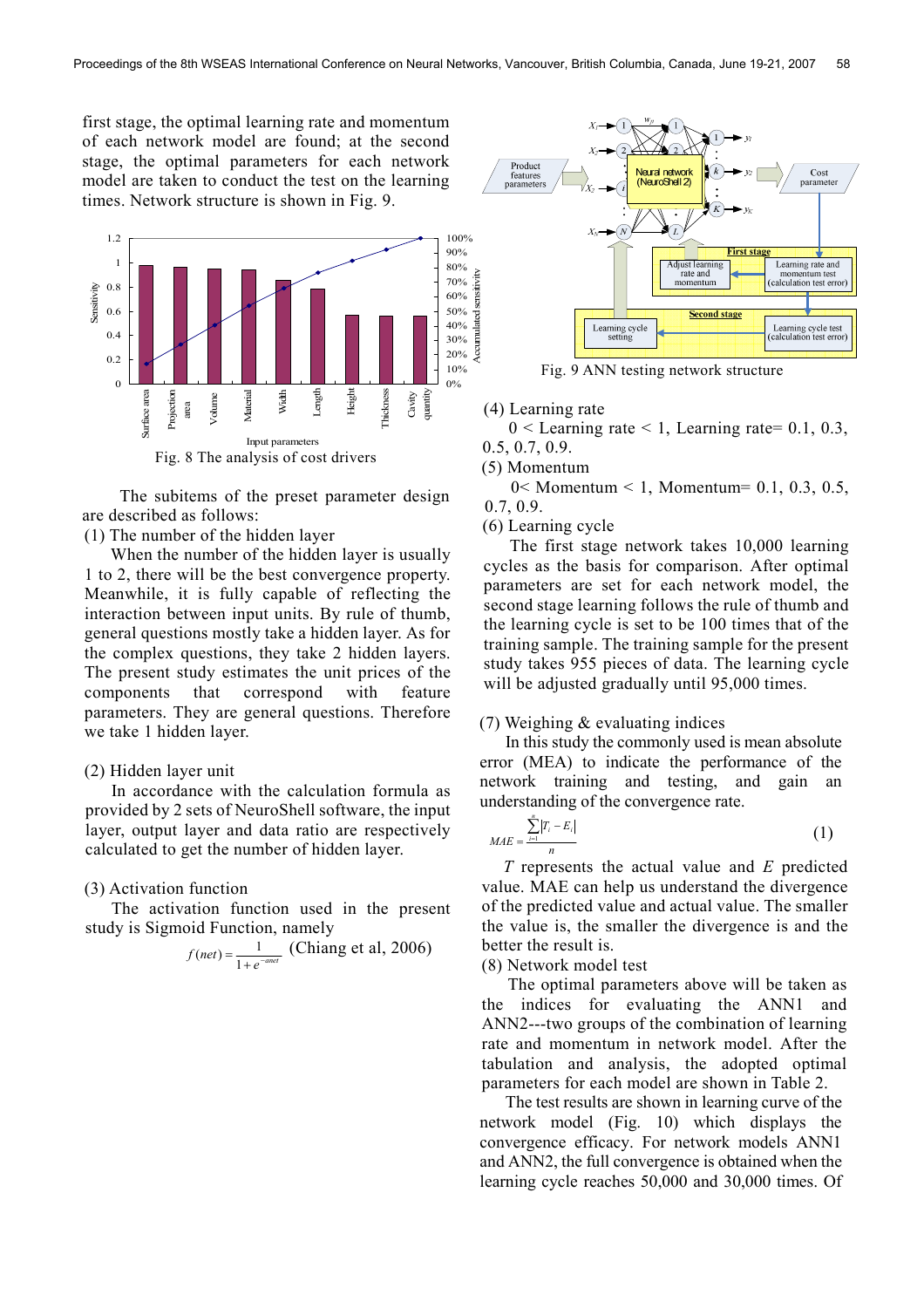two models, ANN1 consumes less time than ANN2 in terms of learning cycle, but its evaluation index MAE is the smallest in time of convergence, as shown in Table 2 and Fig. 11.

Table 2 Optimal parameters of network model ANN model Number of hidden neurons Learning earning<br>rate Momentum cycle cycle ANN1 36 0.9 0.9 50,000 ANN2 34 0.9 0.9 30,000



 $\rightarrow$  ANN1  $\rightarrow$  ANN2







## 4 Analysis of the accuracy of Forecast Model

To confirm the forecast accuracy of cost pre-estimation model constructed in the current study, cost percentage error (CPE) formula (2) (Zhang and Fuh, 1998) was taken to measure the range of forecast accuracy.

$$
CPE = \frac{E(i) - T(i)}{T(i)} \times 100\%
$$
 (2)

 $E(i)$ = the estimated cost of sample *i* 

 $T(i)$  the actual cost of sample i

A total of 20 pieces of verification testing data were selected again to evaluate forecast accuracy of the model. Fig. 12 reveals that the cost percentage error of the forecast model constructed in the current study is within  $\pm 8\%$ , and the cost percentage error of only 3 verification sample goes beyond the range of  $\pm 4\%$ . In the view with the engineers at the injection plant on the verification, we know that all think the cost percentage error is acceptable.



-8.00% -6.00% -4.00% -2.00% 0.00% 2.00% 4.00% 6.00% 8.00% Fig. 12 Cost percentage error of verification data of ANN2

# 5 Conclusion

The ability to develop and create products has turned into the core ability to initiate competitive advantage of the enterprise. As for R&D units, their role has changed from the previous decision support force to the tool for enterprise strategy and plan. Therefore, the current study puts forward the cost estimation model based on the neutral network. The model can help R&D units quickly estimate product at the initial period of design stage, without depending heavily on the costs estimated by mold shop and injection plant. The estimated cost can be used as the strategic reference for the enterprise to make the comparison in the market price and decide how much profit can ensure the price competitiveness. If the profit falls short of our expectation, the product design shall be immediately criticized and even the product development be terminated so as to avoid the meaningless investment in the product development and greater losses possibly incurred in the future. On the other hand, if the cost is overestimated, it will make customers distrust the product and the enterprise may lose business opportunities.

References:

- [1] Hundal, M. S., Systematic Mechanical Designing: A Cost and Management Perspective, ASME, 1997.
- [2] Kim, W. C. and Mauborgne, R., Blue Ocean Strategy: How to Creat Uncontested Market Space and Make the Competition Irrelevant, Harvard Business School Pubishing Corporation, 2005.